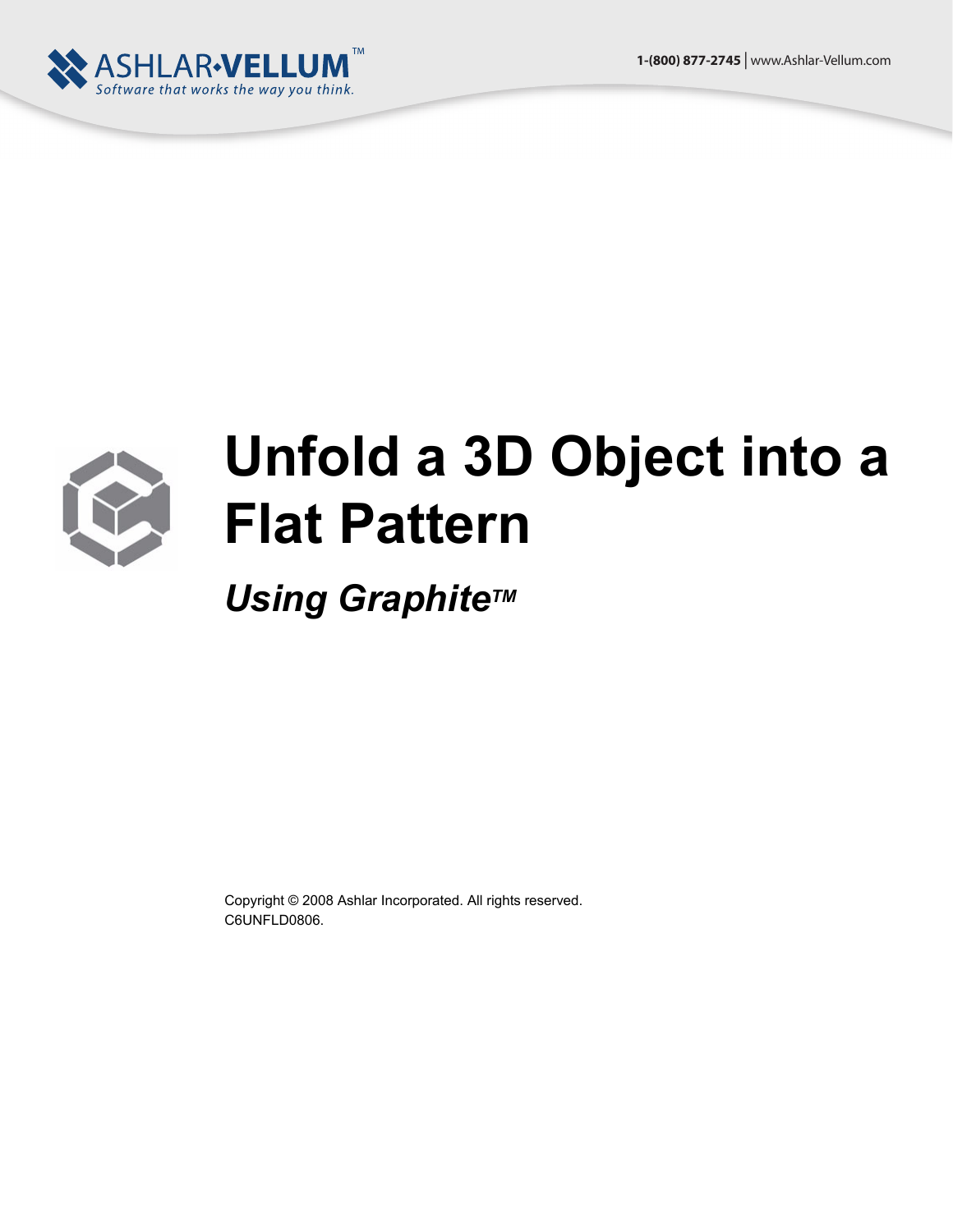## **Unfold a 3D Object into a Flat Pattern**

Working in Graphite, it is possible to create a flat pattern from a 3D object by unfolding it. This tutorial requires full understanding of the previous tutorial, *Creating and Defining Angled Planes*, as we will use it extensively here. Unfolding an object into a flat pattern is necessary when building the part with sheet metal or cardboard.

We will use a simple skewed Pyramid whose top has been sliced off as an example. It is possible to unfold the pyramid by rotating each face until it rests flat on the Top plane. These rotation operations require orienting the Z-axis along each hinge-line of the pyramid while working your way around the part.

The actual 3D part looks like this:

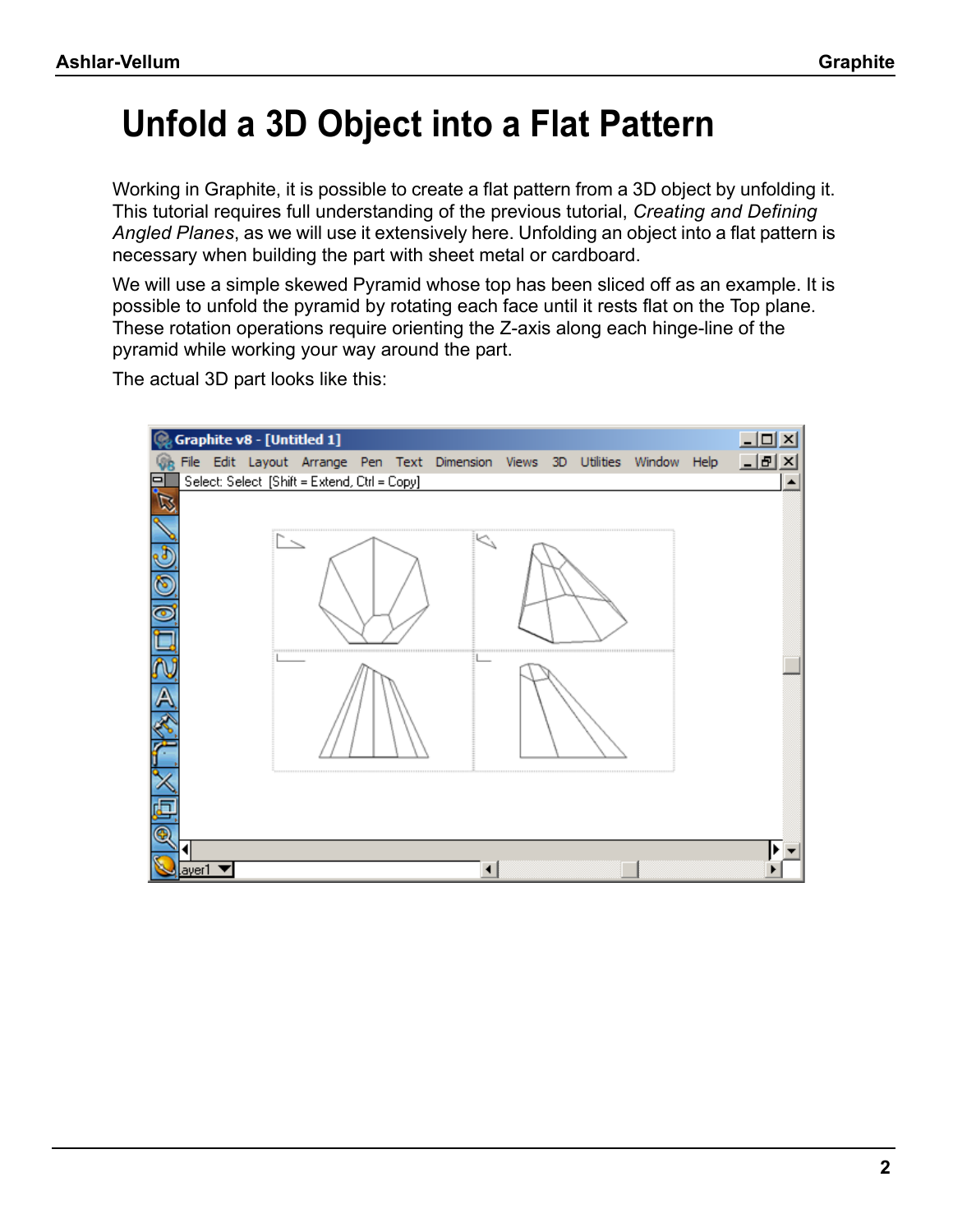

When this part is unfolded its flat pattern looks like this:

1. In the Top Plane, draw a seven-sided polygon where the lowest line is horizontal. *The orientation of this polygon will be important later. The horizontal line here is shown slightly bolder, the size of the objects are not important.*



2. Switch to Trimetric View and draw a single vertical line in the Z-direction starting at the midpoint of the horizontal line segment.

*A small Triad is shown here just for reference.*

3. Use the top of the vertical line as the vertex of the pyramid and draw seven lines from there to the corners of the polygon. Delete the original line.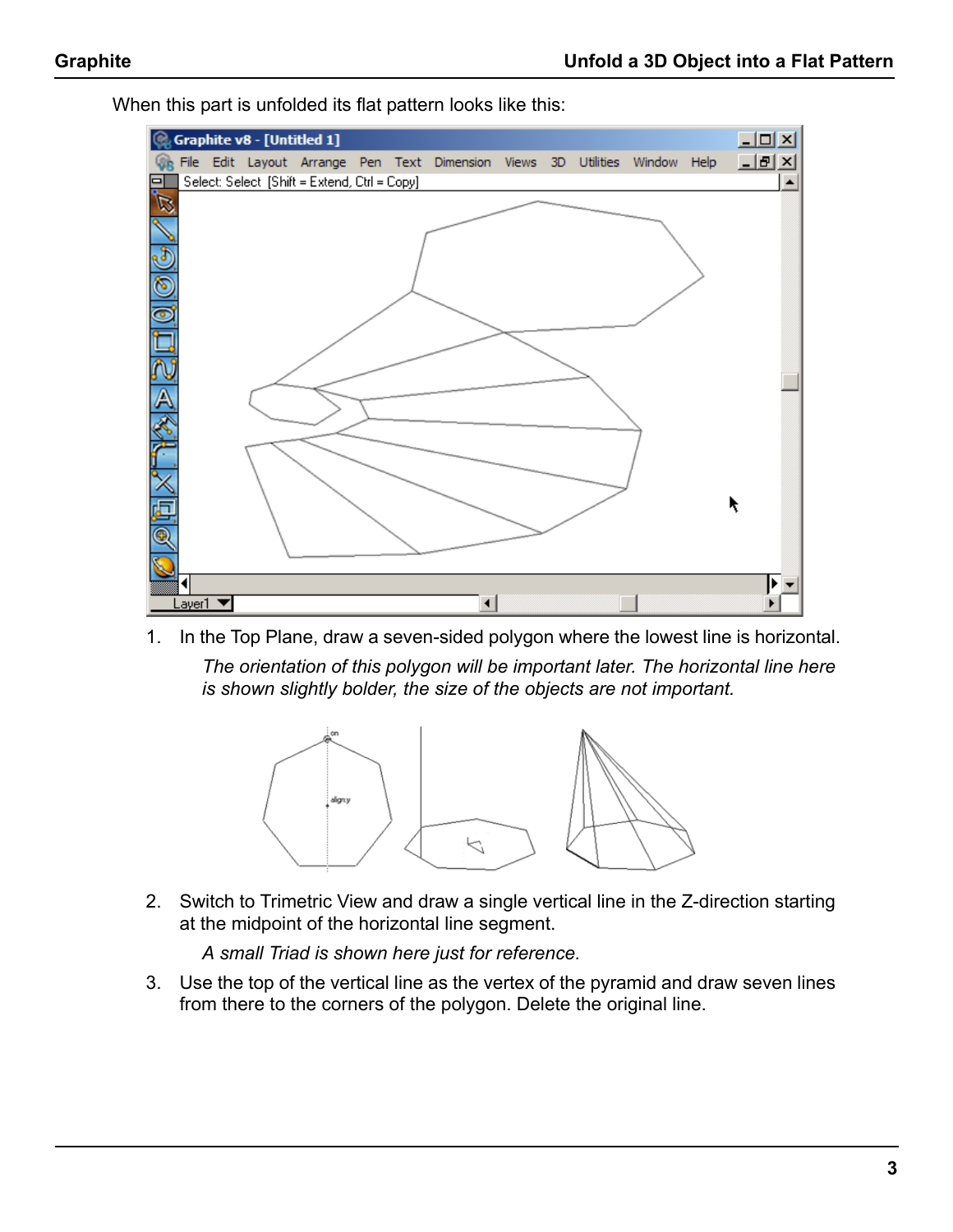4. Switch to Front View and switch to Front Plane. Draw an angled line something like the one shown here.



5. Use the Simple Trim tool to cut off all the lines that appear above the new line.

*This boundary line acts as an infinite trimming plane and slices through everything that is closer to you or farther away from you. The result is a number of chopped-off lines.*

6. Use the Connected Line tool to connect these lines.

*This completes the 3D figure for the exercise.*

Now we are going to unfold this pyramid by first tipping it over on its side, then unfolding its caps, and then un-rolling the body.

7. Switch to Right Plane.

*This puts the Z-axis pointing the same direction as the original horizontal line of the polygon.*





8. Using the Rotate tool, click at points A, B and C to rotate the part 90° so that it is resting on its side.

*B is aligned with A along the Y-axis, and C is aligned with A along the X-axis. You could also click at point A and then type 90 into the Angle field in the Status Line and press the Enter key. The result is shown above.*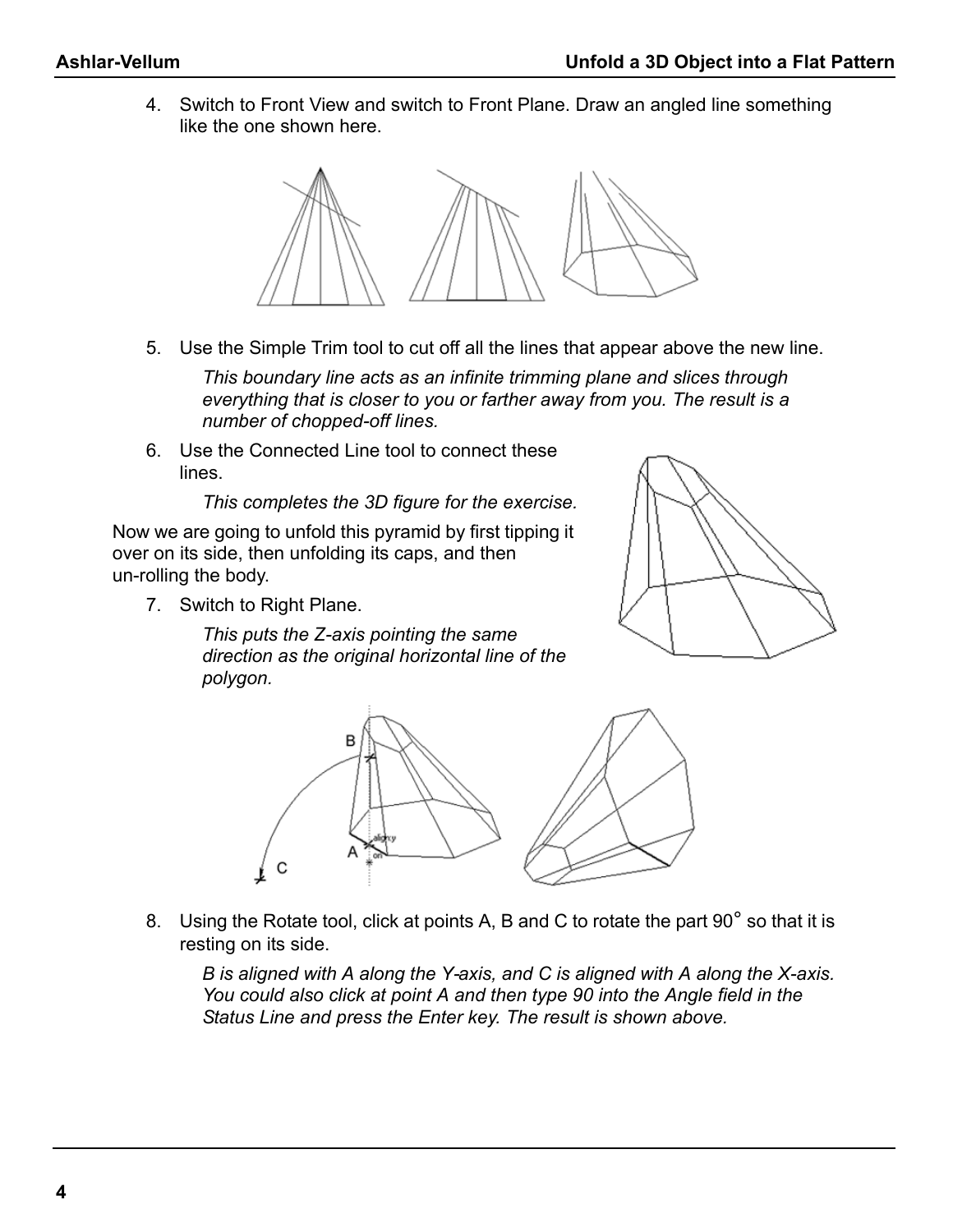9. Select all the lines of the base polygon (except the bold one) by shift-clicking on them with the Selection tool.

> *Select six lines because when this cap is unfolded, a copy rotates. It is not necessary that this bold line duplicates itself.*

10. Using the Rotate tool, click once anywhere on the bold hinge line and then type -90 (negative 90) into the Angle data field in the Status Line, hold the Ctrl (PC) or Option (Mac) key and press the Enter key.



*A copy of the bottom cap will rotate down as if it were unfolded.*

To unfold the top cap rotate it about the line that is laying flat on the ground. This line currently does not line up with the X, Y or Z-axis, so you need to get the Z-axis pointing in the same direction as this hinge-line. This is our first chance to take advantage of the methods used in the previous Tip.

For the first unfold operation, we will use the **3-Point Plane** method.

- 11. Switch back to Top Plane.
- 12. Pick the 3-Point Plane command from the 3D menu.
- 13. Click at points A, B and C to set the Origin, X, and Y-axis.

*The triad shown in the left image below is for the Top plane (which is your current plane). Note that points A and B are on the hinge-line. Point C is aligned with A along the Z-axis. The orientation of the new Work Plane (it is the Temp Plane in the Planes menu) is shown with the triad in the right image below. The X-axis is parallel to the hinge-line and the Y-axis is straight up.*



14. Pick the 3-Point Plane command again.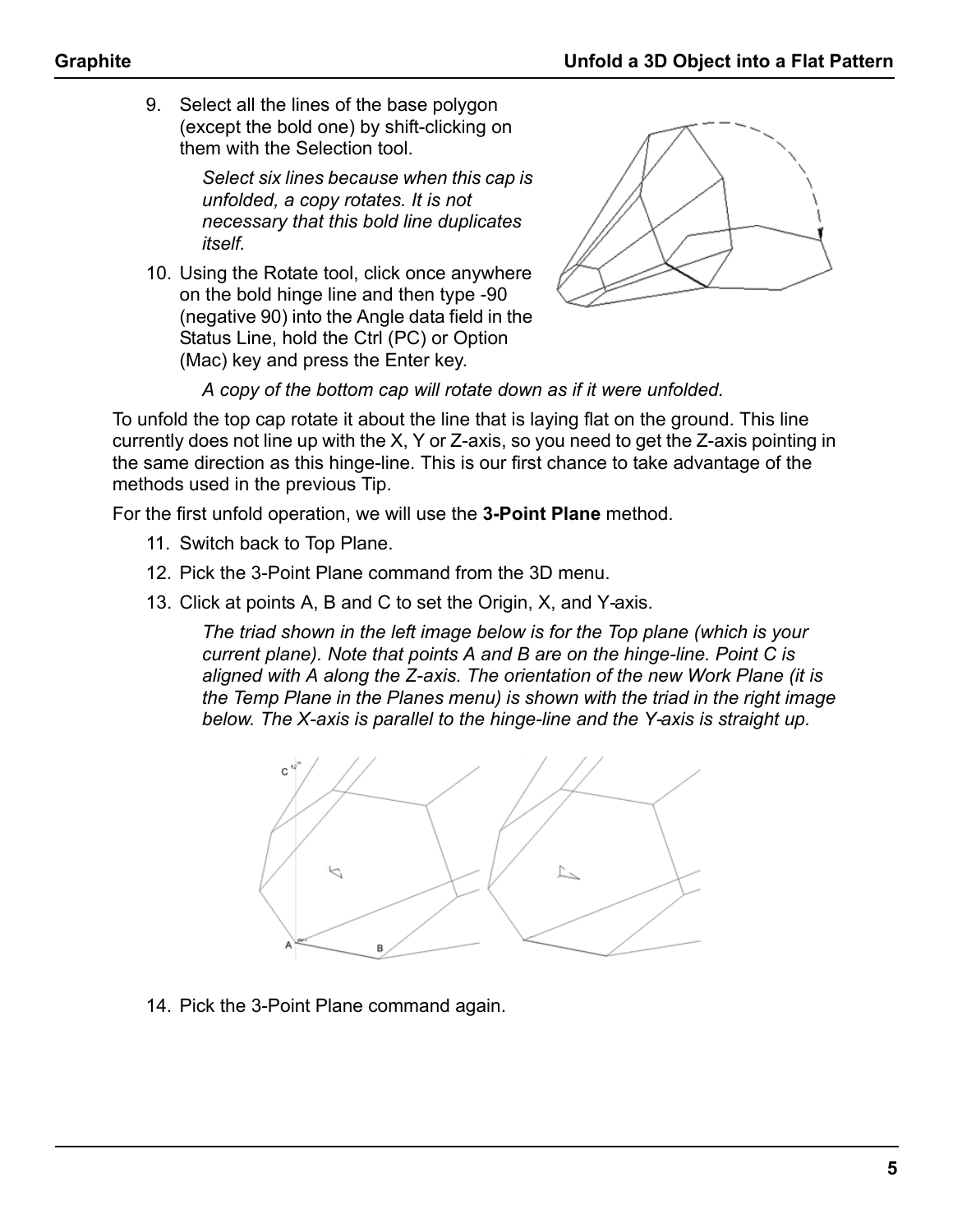15. Now click at points D, E, and F to define the final 3-Point Plane.

*Point E is aligned with Point D along the current-Z-axis and Point F is aligned with Point D along the current Y-axis. This is how the second 3-Point Plane operation always works. The first click goes back on the same origin. The second click always aligns on the current Z-axis, and the third click always aligns on the current Y-axis. Follow this procedure, and the final Work Plane will end up with its Z-axis pointing in the right direction. The orientation of the new Work Plane is shown with the triad in the right image below.*



The Z-axis now points in the same direction as the hinge-line. It is possible now to rotate the end cap and lay it flat onto the Top plane.

16. Select the six polygon lines above the hinge-line.

*Again, rotate a copy and do not make the hinge-line duplicate itself.*

17. From the Views Menu, choose View the Plane.

> *This causes Graphite to change the view to show this new Work plane just defined. You will be looking down the Z-axis of this Temp plane. The X-axis will point to the right and the Y-axis will point straight up. The Z-axis is coming out of the screen. The hinge-line looks like a point since it is now seen from the end.*

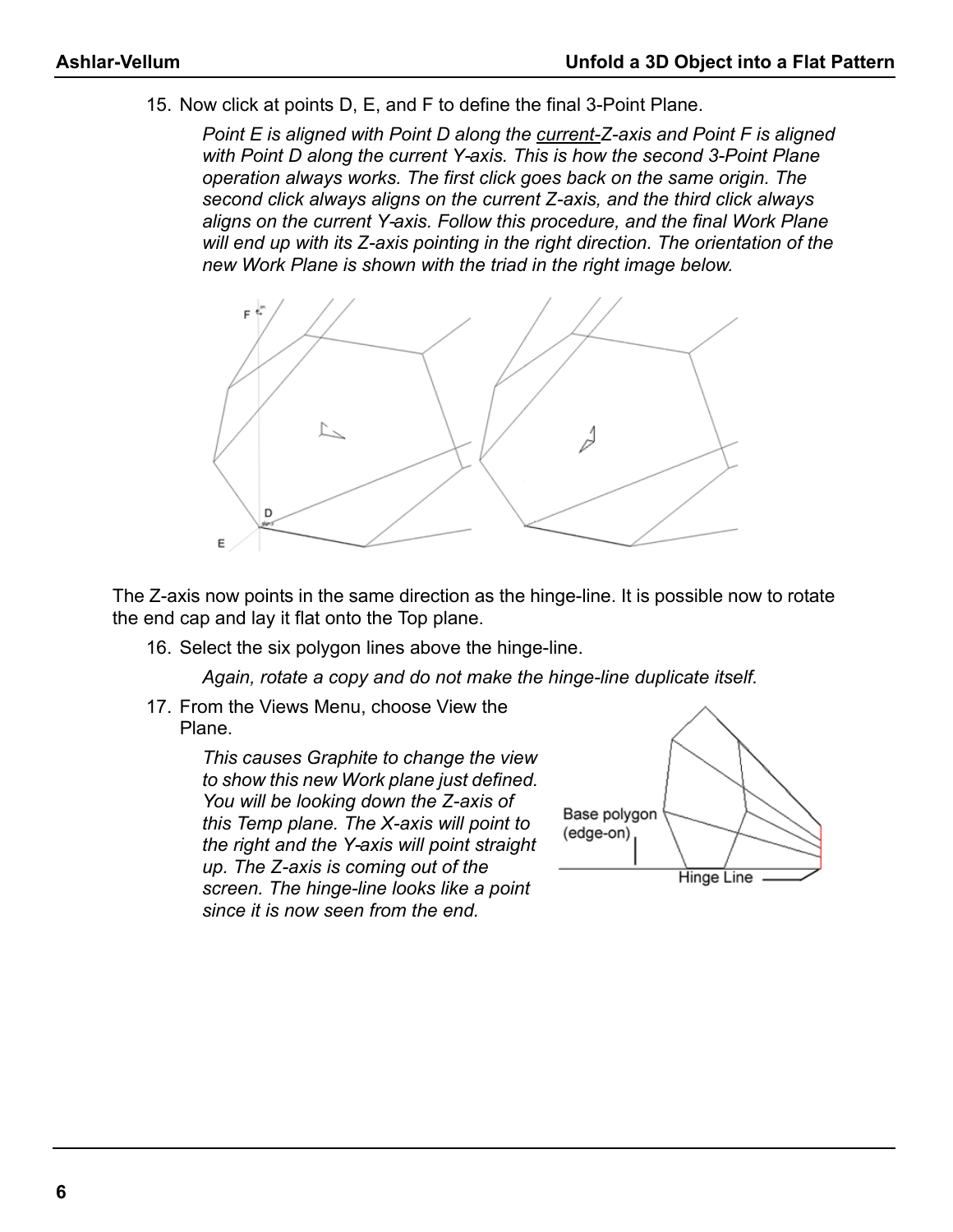18. With the Rotate tool, click on the hinge-point to set the pivot point. Hold the Ctrl (PC) or Option (Mac) key and drag the small polygon (which now looks like a line) down 90° to rotate it from vertical to horizontal.

*You could also click on the pivot point and then type –90° (negative 90) into the Status Line, hold the Ctrl or Option key and press the Enter key. Without knowing an exact rotation angle, drag the selected objects through the rotation angle.*



Next, unroll the body of the pyramid by continuing with the same methods doing a series of rotations that will ultimately give a flat pattern.

Do the first rotation with the right edge of the body-segment that is already resting flat on the Top plane as a hinge-line. Get the Z-axis pointing in this same direction. This time use the **Define View** method.

- 19. Set the plane to Top and then choose the Define View command from the Views Menu.
- 20. In the resulting dialog box, click the New button.

*The Redefine View dialog box appears.*

- 21. The dX field for the Normal vector is highlighted. Drag the cursor along the hinge-line, from the big polygon end to the small polygon end. This line acts as the line-of-sight.
- 22. The dX field for the Up vector becomes highlighted. Drag the cursor up along the current Z axis alignment from bottom to top. This vector appears vertical in the new view.

*A new view called View 1 appears in the list displayed in the Define View dialog box.*

23. Select all of the lines belonging to the body of the pyramid that are above the Top plane.

> *These lines will be rotated. Select these lines now because it is easier to do in a Trimetric View.*

The line-of-sight vector is now parallel to the hinge-line. The Work plane needs to be set so that the Z-axis is parallel to the hinge-line.

24. Change the view to the new View 1.

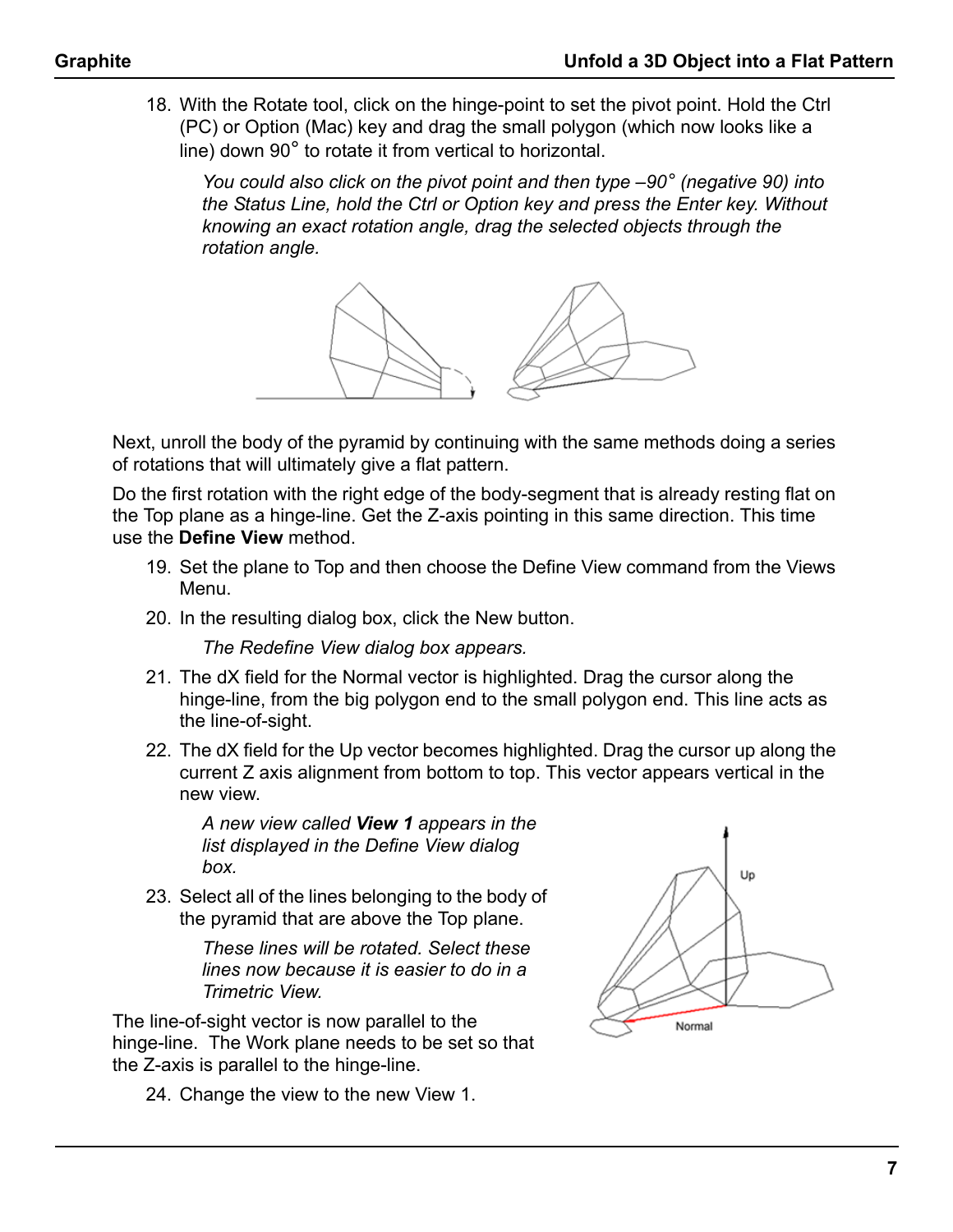25. From the 3D menu, choose Set Plane to Screen.

*This sets the triad so the Work Plane matches the current screen. A TempPlane is created in the Planes menu.*

When the **Set Plane to Screen** command is executed, the Triad will always show the Work Plane set parallel to the current screen. The Z-axis is always coming out of the screen. It stays in this mode until a specific plane (like Top plane) is selected the next time from the Planes menu.



26. From the 3D menu, choose Define Plane. Click on the new TempPlane so that its name appears in the Rename field. Type in a new name, like Plane A and click the Rename button.

*By renaming this temporary plane, make it a permanent plane. It is not necessary to do this step if you stay in View 1 to do the rotation. If you are not in View 1, any changes to the view with the Trackball or the planes menu will change this Work Plane and prevent the rotation of the part.* 

The first face of the pyramid body is resting on the Top plane. Now rotate the rest of the pyramid about the designated hinge-line until the second face comes to rest on the Top plane.

27. Make sure all the pyramid lines are still selected. Use the Rotate tool and click right on the hinge-point to set the pivot point. Grab the upper end of that line and drag it down until it rests in the horizontal plane.

*The result is shown in the middle and right figures below. Add in a single line to replace the line that did not get rotated.* 



Continue defining a new hinge-line and shifting the Work plane so that the Z-axis follows that line, until this entire part is unfolded.